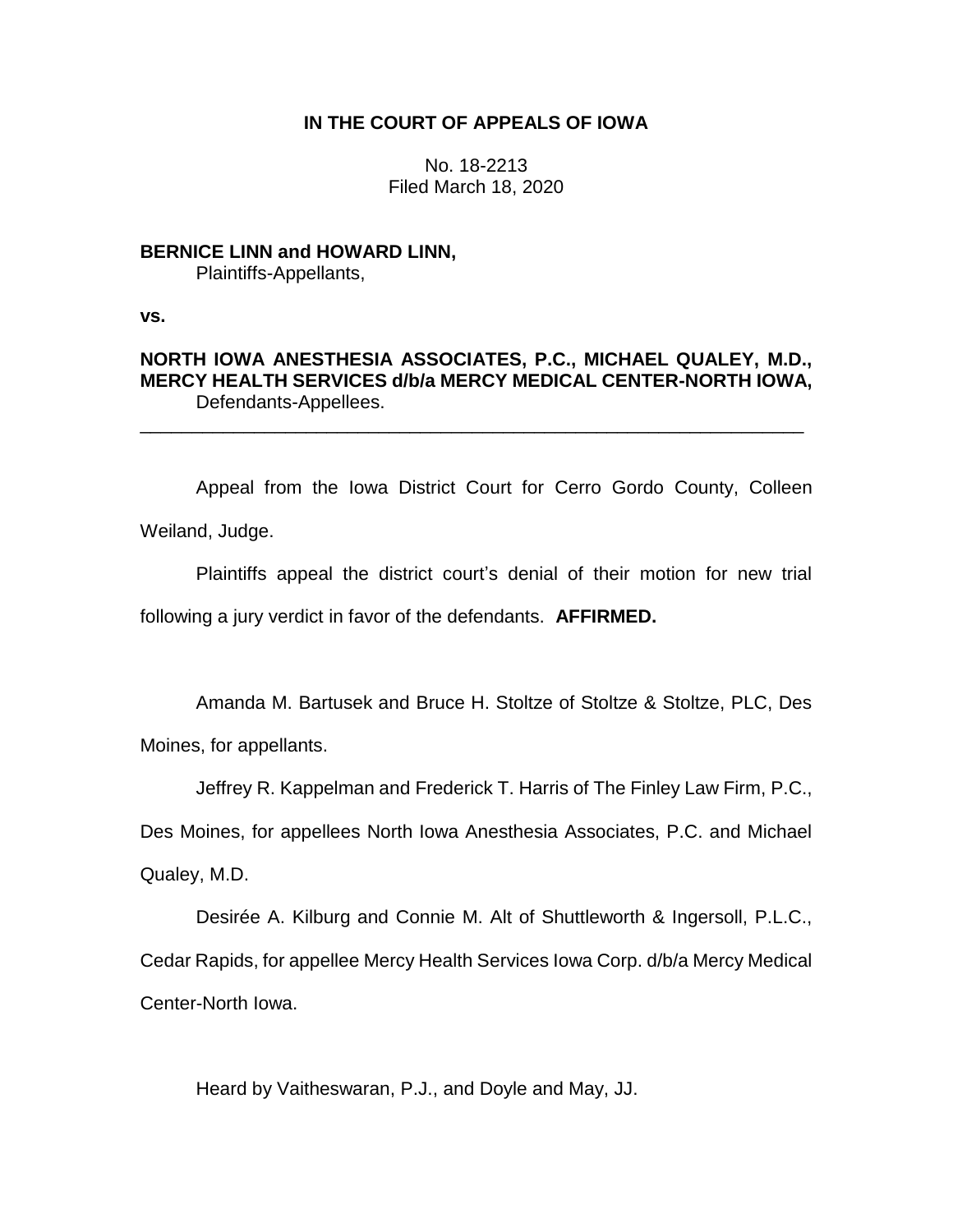### **VAITHESWARAN, Presiding Judge.**

Bernice Linn and her husband Howard Linn filed a medical malpractice action against Dr. Michael Qualey, North Iowa Anesthesia Associates, P.C., and Mercy Medical Center (the defendants). The Linns alleged that Bernice was scheduled for "a right total knee replacement" at Mercy, where she received preoperative anesthesia services and, in particular, a "right leg femoral nerve block." They asserted that, "[w]ithin about one minute," Bernice had a seizure and went into "cardiac and respiratory arrest," requiring extended acute care and rehabilitation. In their view, the defendants "were negligent in the treatment and care of" Bernice.

The case was tried to a jury, which quickly returned a verdict in favor of the defendants. The Linns moved for a new trial. The district court denied the motion, and this appeal followed.

The Linns argue (1) the jury committed misconduct by failing "to deliberate"; (2) the jury committed misconduct by discussing "the facts, evidence, and witnesses throughout their breaks during the trial"; (3) the district court erred in failing to "continue to remind jurors of their admonition" not to converse with each other; (4) the district court erred in "refus[ing] to poll the jury"; and (5) the district court should have granted their motion for mistrial based on defense counsel's comments in opening statements.

### *I***.** *Failure to Deliberate*

The Linns contend "[t]he matter was submitted to the jury and approximately fifteen (15) minutes later, the jury returned a verdict finding in favor of the defendants." In their view, the length of deliberation mandated a new trial. Mercy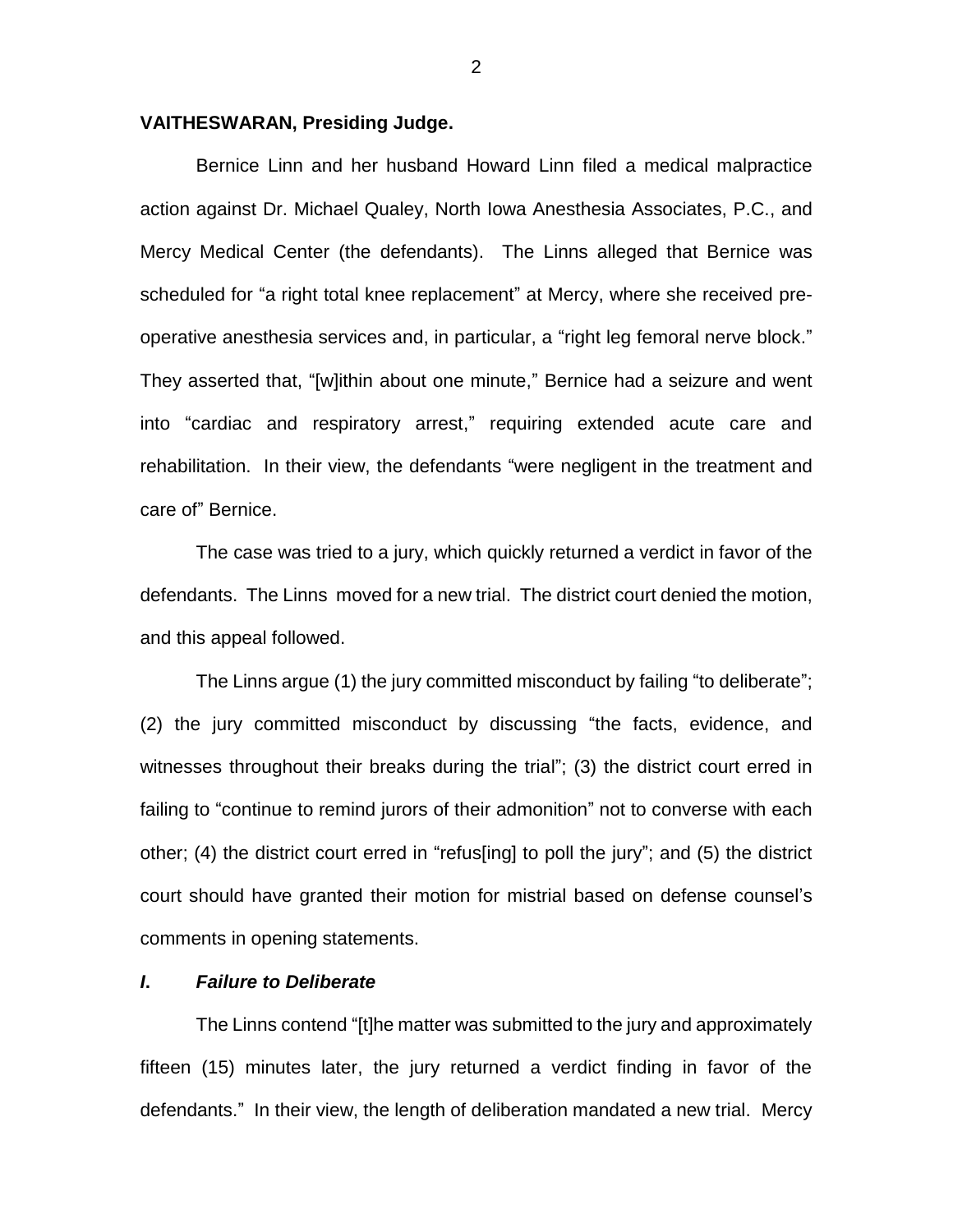counters that the Linns "failed to make an adequate record or seek the appropriate relief" and, accordingly, did not preserve error.

We disagree with Mercy's error preservation concern. *See 33 Carpenters Constr.*, *Inc*. *v*. *State Farm Life and Cas. Co.*, \_\_\_ N.W.2d \_\_\_, \_\_\_ (Iowa 2020) ("It is a fundamental doctrine of appellate review that issues must ordinarily be both raised and decided by the district court before we will decide them on appeal.") (quoting *Meier v*. *Senecaut*, 641 N.W.2d 532, 537 (Iowa 2002)). The Linns challenged the length of deliberations, discussed the issue with the court and opposing counsel, and obtained an on-the-record ruling. Error was preserved, and we proceed to the merits. Our review of the court's ruling is for an abuse of discretion. *See Fry v*. *Blauvelt*, 818 N.W.2d 123, 128 (Iowa 2012) ("If the motion [for new trial] is based on a discretionary ground such as misconduct it is reviewed for an abuse of discretion." (citation omitted)); *cf*. *State v*. *Christensen*, 929 N.W.2d 646, 677 (Iowa 2019) (declining to decide whether to review juror-misconduct claims for an abuse of discretion or de novo).

The district court noted that the case was submitted to the jury at 3:48 p.m. and "the speed" with which the jury returned the verdict was "quite stun[ing]." Nonetheless, the court declined to find a lack of deliberation or permit juror questioning about the length of deliberations, reasoning that the process could have been as simple as "we choose a foreperson, we take a vote, if we're all on the same page, there's not much more to talk about."

"The general rule, with very few exceptions, is that 'shortness of time taken by a jury in arriving at its verdict has no effect upon the validity of the verdict either in civil or criminal cases.'" *Lappe v*. *Blocker*, 220 N.W.2d 570, 574 (Iowa 1974)

3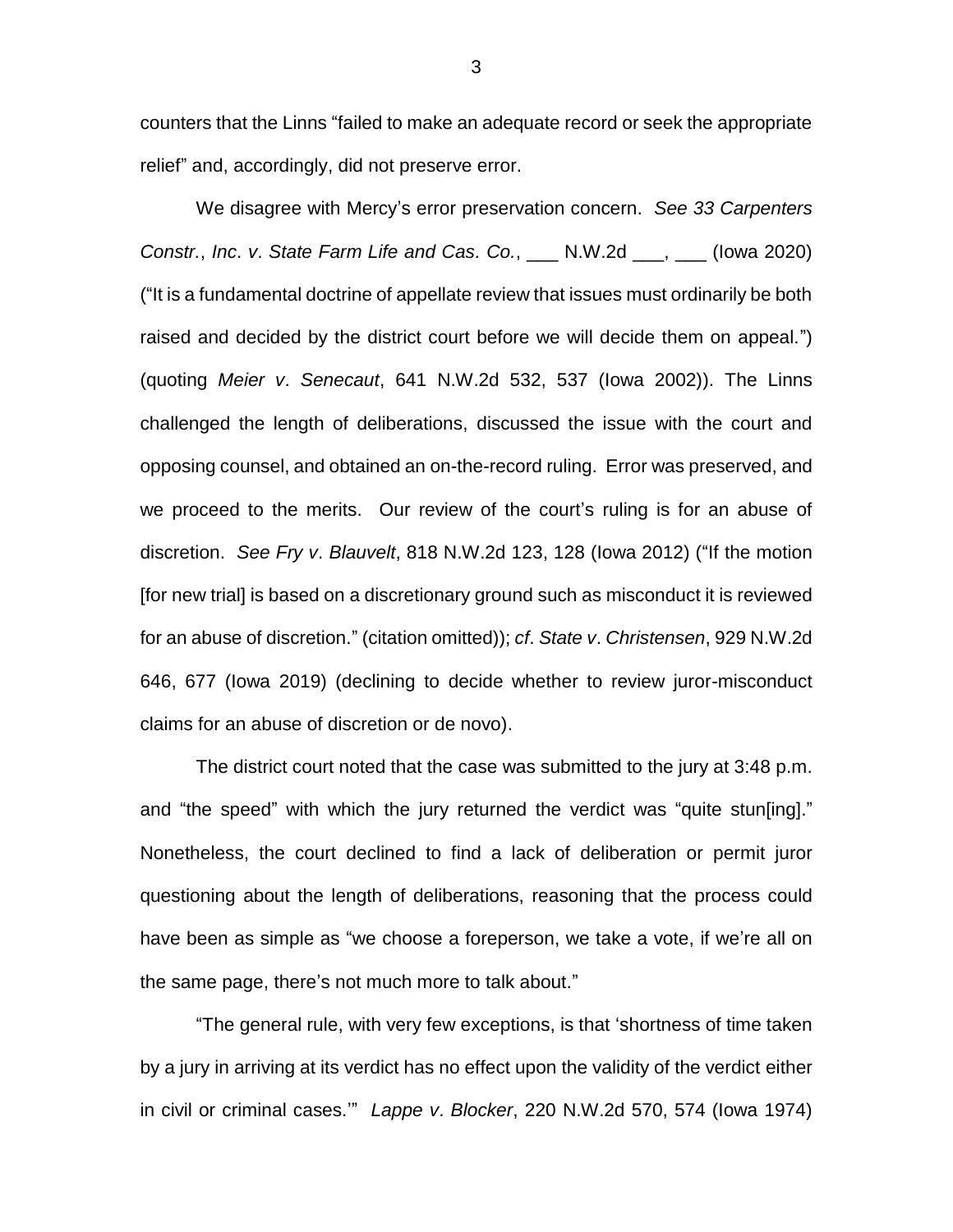(quoting 53 Am. Jur. Trial § 908, at 107 (Supp. 1973)). Although the deliberation period in this case was short, "Iowa law does not prescribe a minimum period for deliberation except with less-than-unanimous civil verdicts." *Id*.; *see* Iowa R. Civ. P. 1.931(1). The verdict in this case was unanimous.

The court's ruling finds support in *Ives v*. *Swift & Co*., 183 N.W.2d 172, 177 (Iowa 1971). There, a jury awarded a plaintiff damages after deliberating "less than an hour and a half." *Ives*, 183 N.W.2d at 177. The defendant argued the verdict was the result of passion and prejudice. The supreme court concluded otherwise, reasoning as follows:

The short period of deliberations alone does not indicate the jury failed to give the case careful and thoughtful consideration. As the trial court said: "It is entirely possible that all of the jurors were agreed upon liability at the outset of their deliberations. It is further possible they were not far apart on the amount of their verdict."

*Id*. The district court adopted the same rationale here. We discern no abuse of discretion in the court's ruling.

# *II***.** *Jury's Pre-Deliberation Discussions*

The Linns contend the jurors impermissibly discussed the case before formally beginning deliberations. They cite conversations their attorneys' paralegal had with several jurors, conversations the paralegal memorialized in an affidavit filed with the court. They characterize the discussions as juror misconduct.

Iowa Rule of Civil Procedure 1.927(1) states:

A jury once sworn shall not separate unless so ordered by the court, who must then advise them that it is the duty of each juror not to converse with any other juror or person, nor be addressed on the subject of the trial; and that, during the trial it is the duty of each juror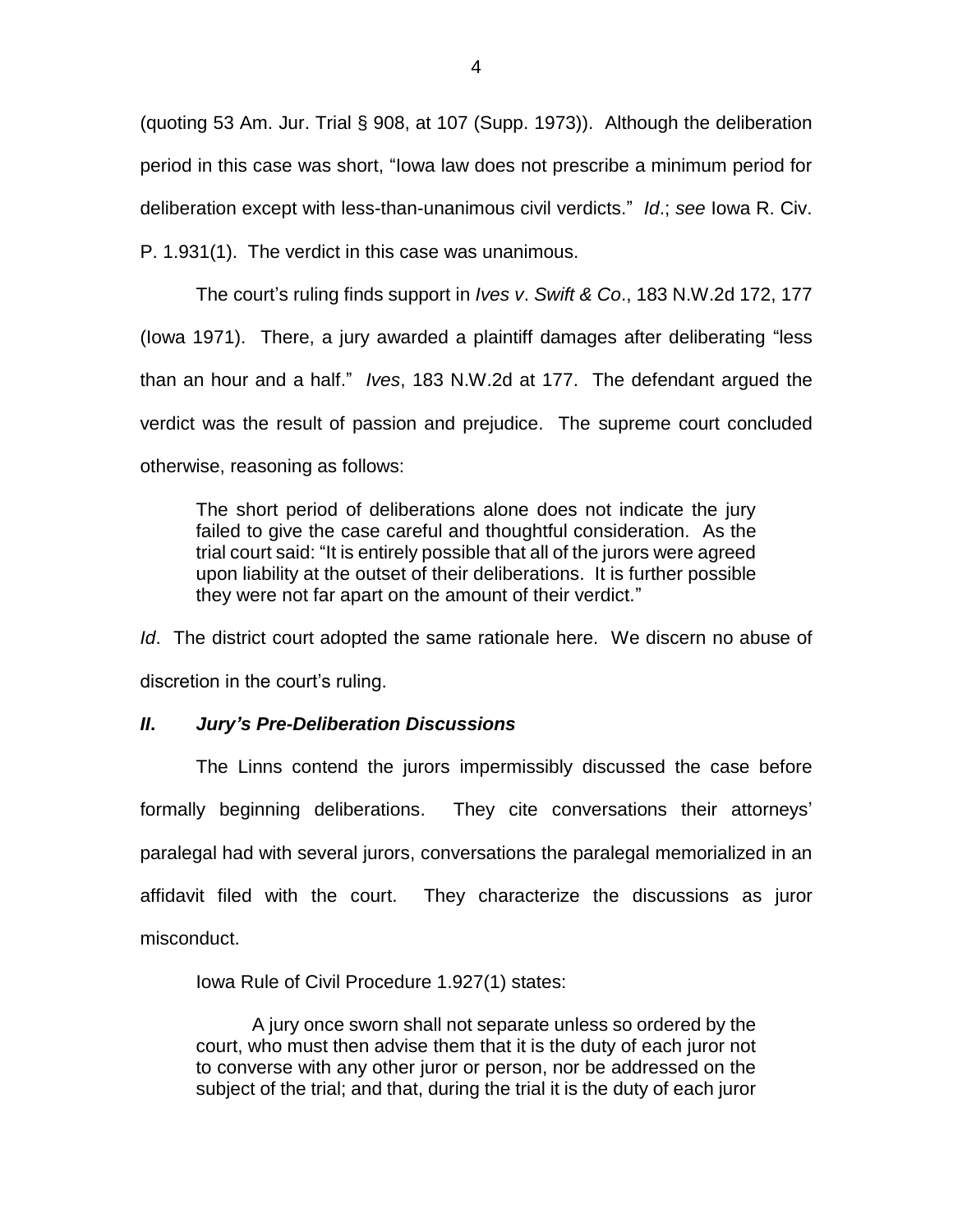to avoid, as far as possible, forming any opinion thereon until the cause is finally submitted.

The district court considered the paralegal's affidavit in ruling on the new trial motion. The court found the jury engaged in pre-deliberation discussions with each other but concluded there was no prejudice.

We assume without deciding that the jurors conversed with each other about the case before formal deliberations began. 1 Conversations alone do not warrant a new trial. Violation of rule 1.927(1) is a "technical defect in procedure which does not call for a reversal unless it appears prejudice has in some way resulted to the complaining party." *State v*. *Wallace*, 152 N.W.2d 266, 268 (Iowa 1967); *see also Christensen*, 929 N.W.2d at 674 ("Our traditional cases emphasize that in order for a new trial to be granted based on jury misconduct, it must be shown that the misconduct influenced the jury in reaching its verdict."). The Linns made no showing of prejudice. *Cf*. *State v*. *Newsome*, 682 A.2d 972, 994 (Conn. 1996) ("[T]here was no indication that the challenged comments either influenced the jurors' deliberations or prejudiced them against the defendant."). Indeed, two of the three jurors to whom the paralegal spoke told her "it was discussed that

 $\overline{a}$ 

<sup>1</sup> In *Ryan v*. *Arneson*, 422 N.W.2d 491, 495 (Iowa 1988), the court adopted the following standard with respect to consideration of jury deliberations:

Based on Iowa's adoption of language identical to Federal Rule of Evidence 606(b), and the policy reasons for insulating the manner in which the jury reaches its verdict, we now adopt the federal rule which protects each of the components of deliberation including juror arguments, statements, discussions, mental and emotional reactions, votes, and any other feature of the process occurring in the jury room.

The Linns argue the paralegal's affidavit could be considered because it described juror discussions before the beginning of formal deliberations. In light of our disposition on prejudice grounds, we need not reach this issue.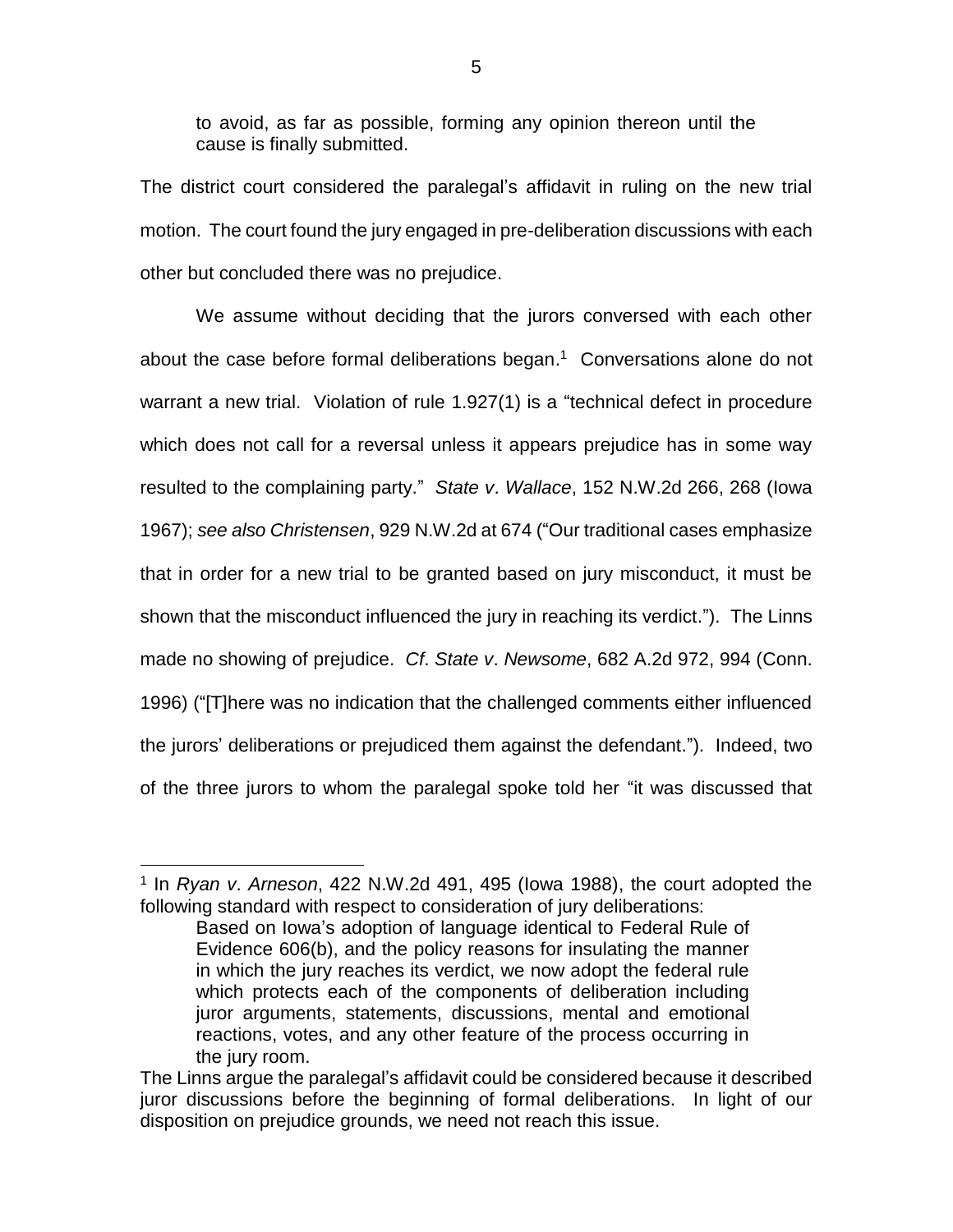[they] could not make a decision until after closing arguments" and the third said nothing to contradict this assertion. We conclude the district court did not abuse its discretion in declining to grant the Linns' new trial motion on this ground.

### *III***.** *Jury Admonition*

The Linns contend the district court abused its discretion in failing to "continue to remind jurors of their admonition pursuant to Iowa Rule of Civil Procedure 1.927(1)." Although the court's initial admonition was off the record, the district court made repeated on-the-record admonitions reminding the jury of the initial instructions. We discern no violation of rule 1.927(1).

### *IV***.** *Polling of the Jury*

The Linns contend the district court abused its discretion in "refus[ing] to poll the jury" "to determine whether they had engaged in discussions prior to being provided with the instructions and being discharged to deliberate." The defendants respond that the Linns agreed to a sealed verdict, and, as a result, they were precluded from polling the jury.*See* Iowa R. Civ. P. 1.931(3) ("When, by consent of the parties and the court, the jury has been permitted to seal its finding and separates before it is rendered, such sealing is equivalent to a rendition and a recording thereof in open court, and such jury shall not be polled or permitted to disagree with respect thereto."). They also argue there was "no competent evidence" supporting the allegations "other than rank speculation."

Rule 1.931(3) does not serve as an absolute prohibition on jury polling following a sealed verdict. *See Rutledge v*. *Johnson*, 282 N.W.2d 111, 114 (Iowa 1979). The court has "limited power" to engage in polling "to permit a showing thereby that through inadvertence or clerical error the verdict rendered does not in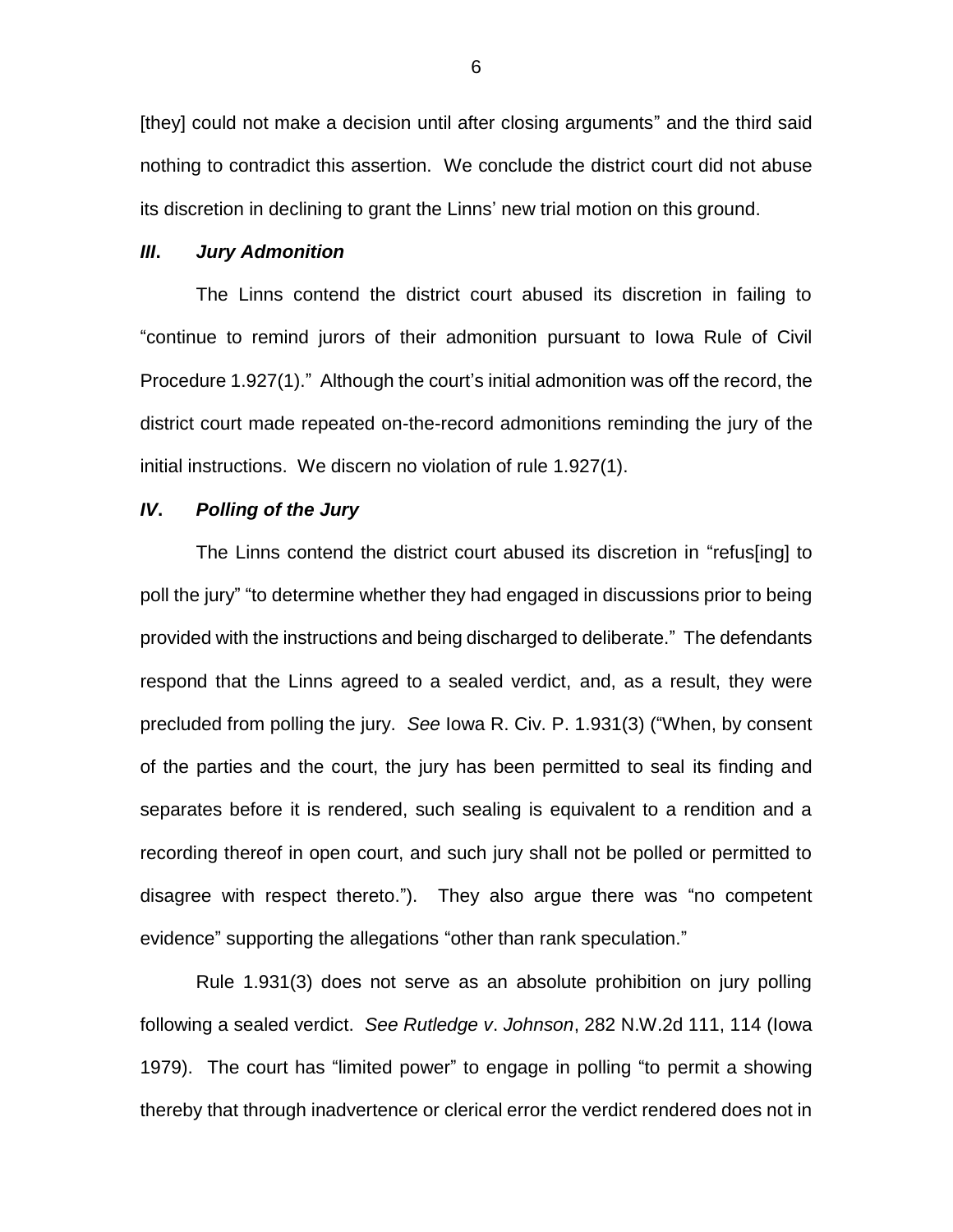form express the real verdict reached by the jury in its deliberations." *Id*. (citation omitted). The Linns do not challenge the form of the verdict.

Even if jury polling were more broadly available in sealed-verdict cases, we agree with the defendants that the Linns failed to make their case for polling. As noted, two of the three jurors who spoke to the paralegal informed her they could not make a decision until the end of the case and the third juror did not contradict the statement. The paralegal's affidavit and the jurors' statements she recounted were insufficient to raise doubts about the deliberation process. Accordingly, we conclude the district court did not abuse its discretion in declining to permit juror polling. *See State v*. *Gathercole*, 877 N.W.2d 421, 427 (Iowa 2016) (setting forth standard of review).

### *V***.** *Comments During Opening Statements*

During opening statements, one of the defense attorneys told the jury, "If you were us, and you were thinking what kind of expert would I what, what would you want in an expert; right?" The Linns moved for mistrial. The district court denied the motion but granted their request for a curative instruction, as follows:

This is my direction to you: It is proper for an attorney to tell you what they believe the evidence will show about experts and their testimony. It is not proper for an attorney to ask you to put yourself in the position of one of the parties. To the extent that you heard [counsel] do that, you must disregard that suggestion.

On appeal, the Linns argue counsel improperly "appeal[ed] to jurors to place themselves in the position of one of the parties." In their view, the claimed misconduct entitled them to a new trial.

"Direct appeals to jurors to place themselves in the situation of one of the parties . . . are condemned by the courts." *Oldsen v*. *Jarvis*, 159 N.W.2d 431, 435